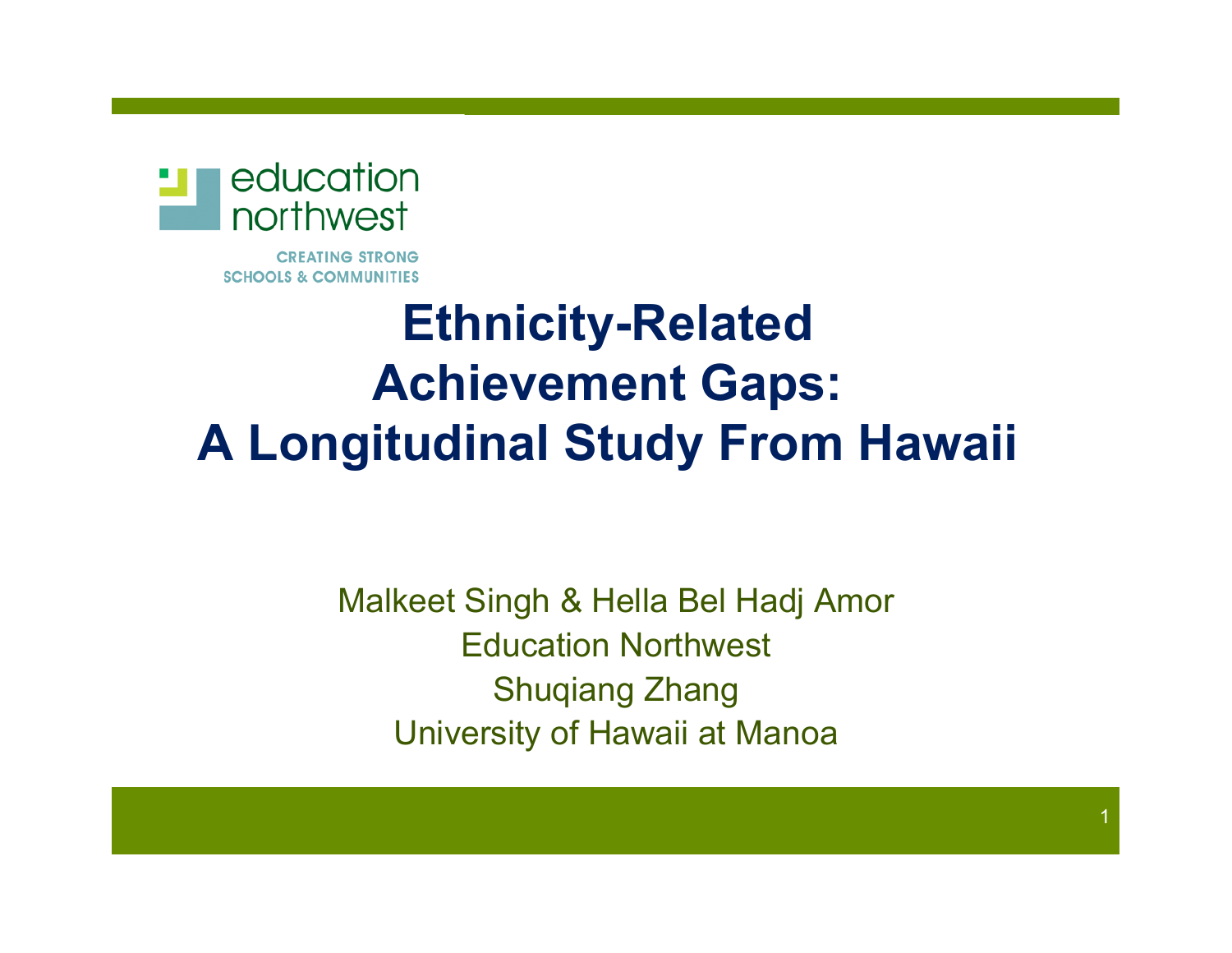

! Goal: Improved outcomes for disadvantaged groups and reduced gaps

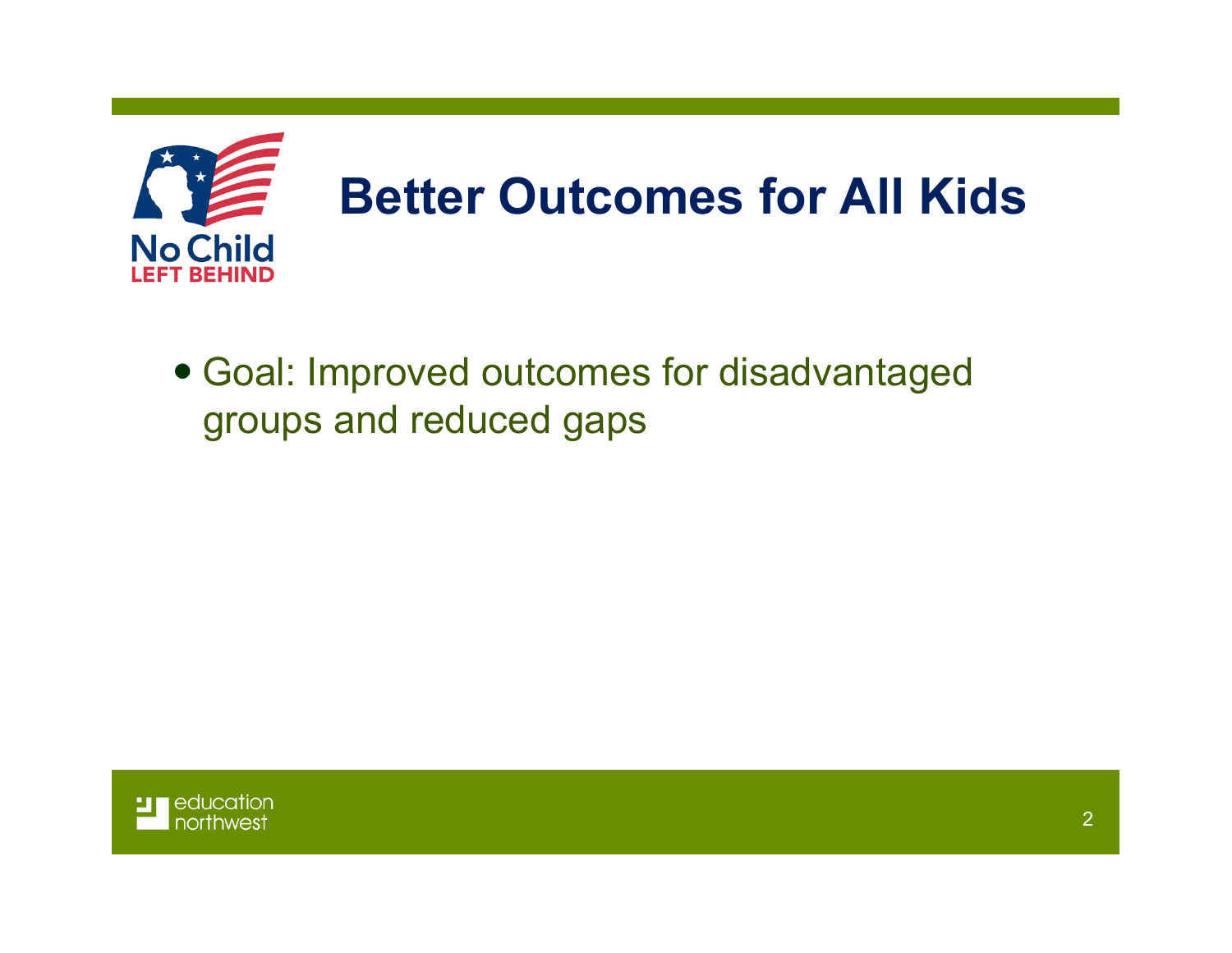

- Goal: Improved outcomes for disadvantaged groups and reduced gaps
- $\bullet$  How:
	- Testing in multiple grades
	- Assessments aligned with state academic standards
	- Subgroup performance
	- Incentives and sanctions

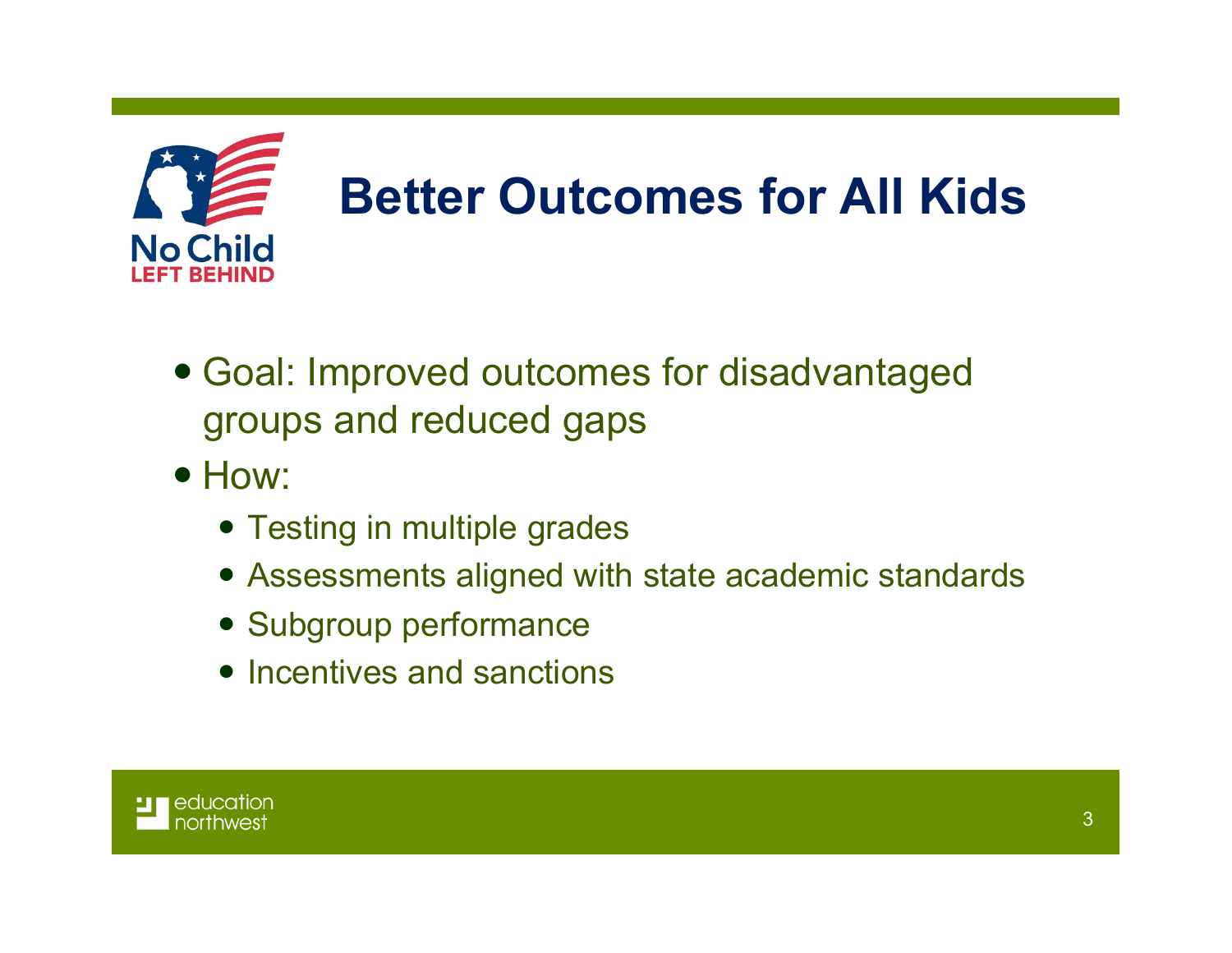#### **The design of NCLB limits its ability to achieve its goal**

Limitations with regard to:

- •Diversity of Hawaii's Asian population
- •Pacific Islander population
- •Early academic foundation, low SES and ELL status

•Nested structure of the data



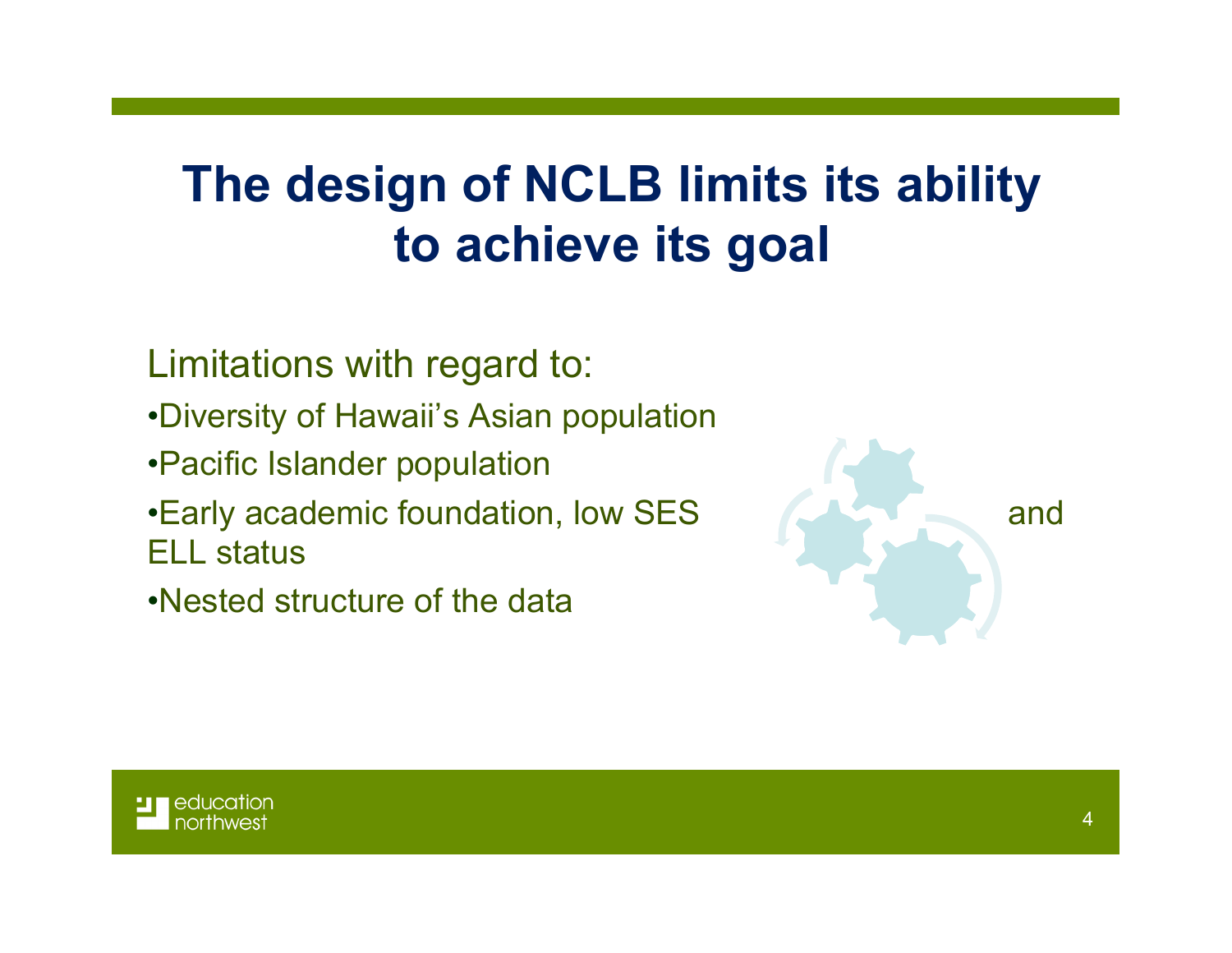#### **These limitations can be addressed**

#### **Outcomes**

- Reading HSA in grade 8 (2009)
- Reading HSA in grade 10 (2011)



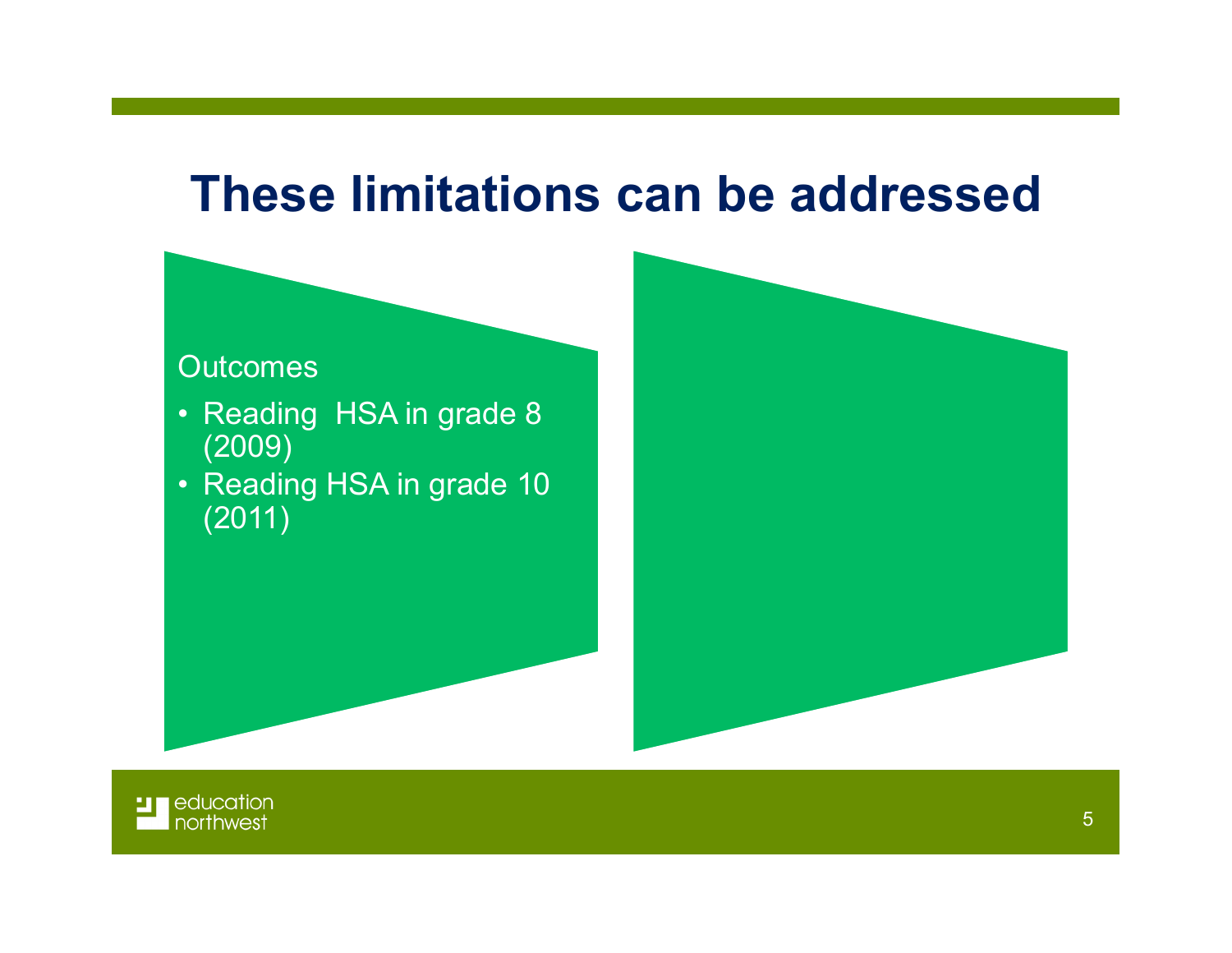#### **These limitations can be addressed**

#### **Outcomes**

- Reading HSA in grade 8 (2009)
- Reading HSA in grade 10 (2011)

#### **Predictors**

- Reading HSA in grade 3 (2004)
- Ethnicity (Hawaiian, East Asian, Filipino or white)
- Gender
- SES (FRPL)
- School SES (% FRPL)

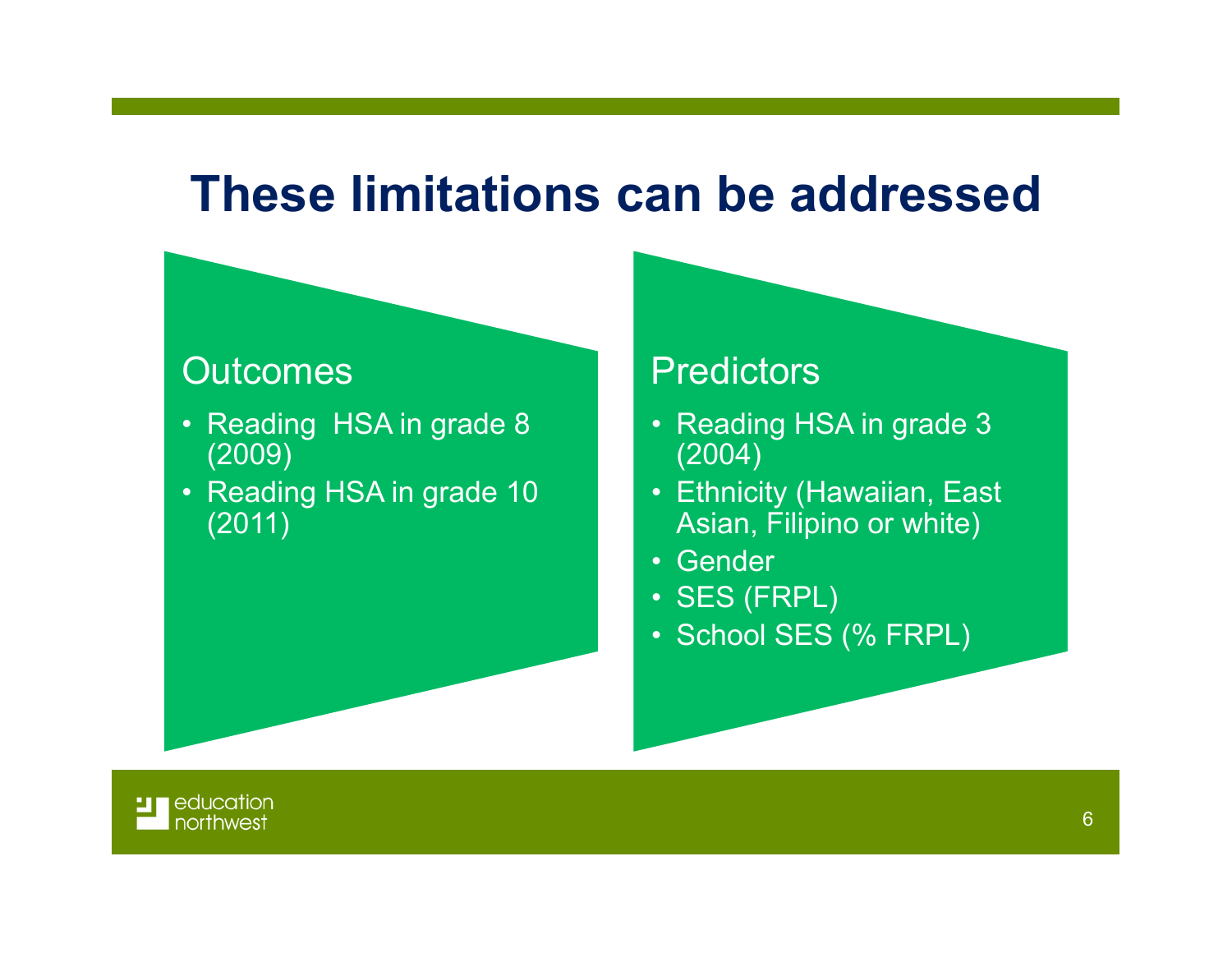#### **Multilevel Model I**

$$
\frac{1}{\sum_{i(jk)} f_{i(jk)}} = \beta_{0(jk)} + \beta_{1(jk)} (HSA 3R)_{i} + \beta_{2(jk)} (SES)_{i} + \beta_{3(jk)} (East
$$
  
\n
$$
\frac{1}{\sum_{i=1}^{N} f_{i(jk)}} = \beta_{0(jk)} (Gender)_{i} + \beta_{1(jk)} (Filipino)_{i} + \beta_{5(jk)} (Hawaian)_{i} + \beta_{6(jk)} (Gender)_{i} + r_{1(jk)}
$$

$$
\frac{N}{\frac{9}{5}} \begin{vmatrix} \beta_{0(jk)} = \gamma_{00} + \gamma_{01} (SchSES-3)_{j} + \gamma_{02} (SchSES-8)_{k} + \mu_{0j} + \mu_{0k} \\ \beta_{m(jk)} = \gamma_{m0} & m = 1.6 \end{vmatrix}
$$

$$
\begin{array}{c}\n\hline\n\text{g}}\n\begin{vmatrix}\nY_{i(jk)} = \gamma_{00} + \gamma_{10} (HSA 3R)_{i} + \gamma_{20} (SES)_{i} + \gamma_{30} (East Asian)_{i} + \gamma_{40} (Filipino)_{i} + \gamma_{50} (Hawaiian)_{i} + \gamma_{60} (Gender)_{i} + \gamma_{01} (SchSES-3)_{i} + \gamma_{02} (SchSES-8)_{k} + \mu_{0i} + \mu_{0k} + r_{i(jk)}\n\end{vmatrix}\n\end{array}
$$

Where i = i<sup>th</sup> student, j = j<sup>th</sup> elementary school, k = k<sup>th</sup> middle school, Y<sub>i(jk)</sub>=Grade 8 HSA score of the i<sup>th</sup> student from the j<sup>th</sup> elementary and the  $k<sup>th</sup>$  middle schools

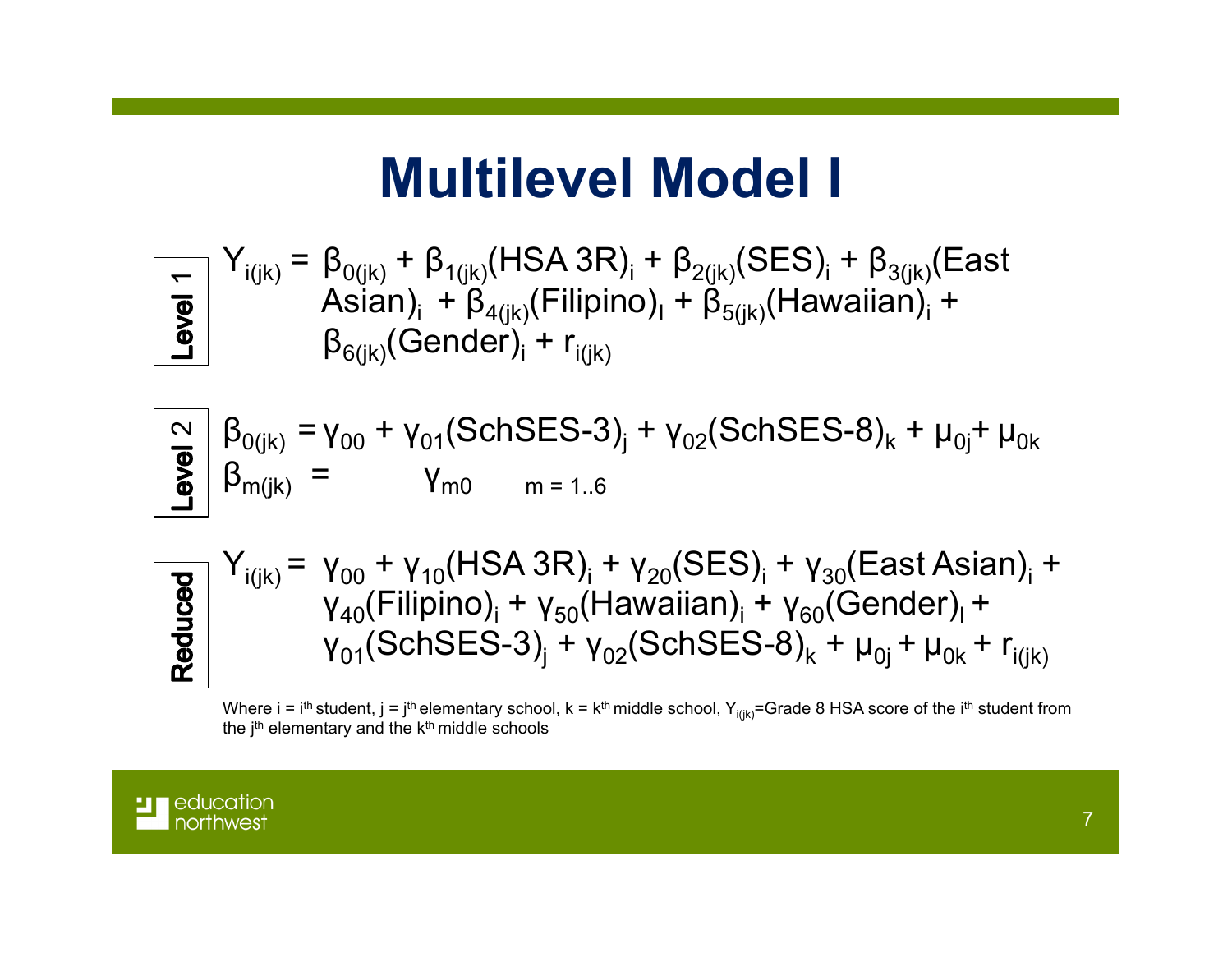#### **Achievement – Cohort**

|              | <b>Analytical Sample</b> |        |           |  |  |  |
|--------------|--------------------------|--------|-----------|--|--|--|
| <b>Grade</b> | N                        | Mean   | <b>SD</b> |  |  |  |
| $\bf{3}$     | 5285                     | 303.07 | 57.65     |  |  |  |
| 8            | 5285                     | 322.50 | 29.93     |  |  |  |
| 10           | 5285                     | 315.07 | 26.00     |  |  |  |

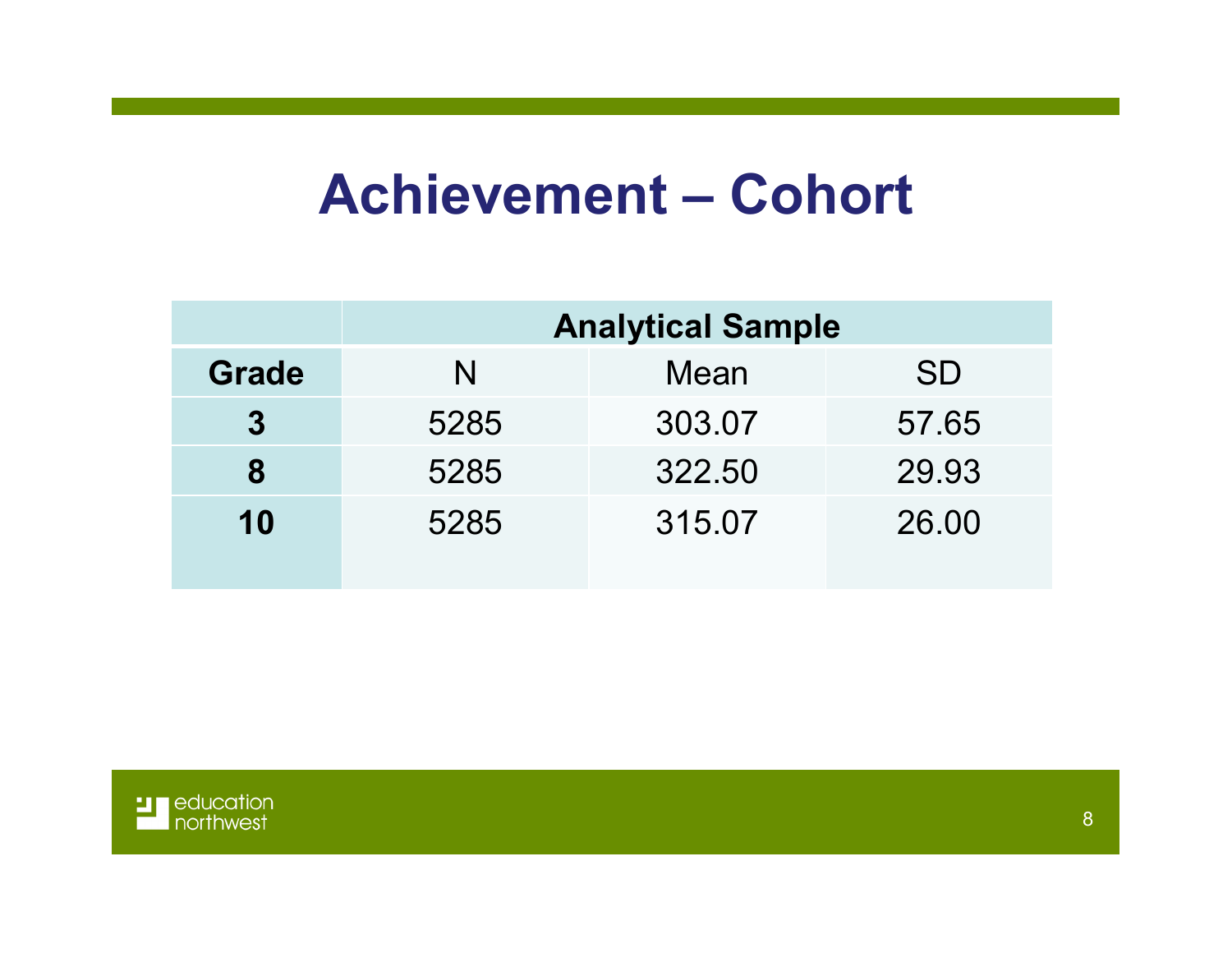# **Achievement – Subgroups**

|              | <b>East Asian</b> |             | <b>Filipino</b> |                  | <b>Hawaiian</b> |           |                  | <b>White</b> |           |                  |             |           |
|--------------|-------------------|-------------|-----------------|------------------|-----------------|-----------|------------------|--------------|-----------|------------------|-------------|-----------|
| <b>Grade</b> | $\boldsymbol{N}$  | <b>Mean</b> | <b>SD</b>       | $\boldsymbol{N}$ | <b>Mean</b>     | <b>SD</b> | $\boldsymbol{N}$ | <b>Mean</b>  | <b>SD</b> | $\boldsymbol{N}$ | <b>Mean</b> | <b>SD</b> |
| $\mathbf{3}$ | 1188              | 328.84      | 55.99           | 1642             | 299.08          | 54.12     | 1841             | 283.19       | 53.26     | 614              | 323.45      | 57.37     |
| 8            | 1188              | 337.22      | 29.63           | 1642             | 322.98          | 27.28     | 1841             | 310.58       | 27.71     | 614              | 328.47      | 28.98     |
| 10           | 1188              | 328.82      | 25.09           | 1642             | 313.71          | 22.27     | 1841             | 304.48       | 24.37     | 614              | 323.76      | 26.70     |

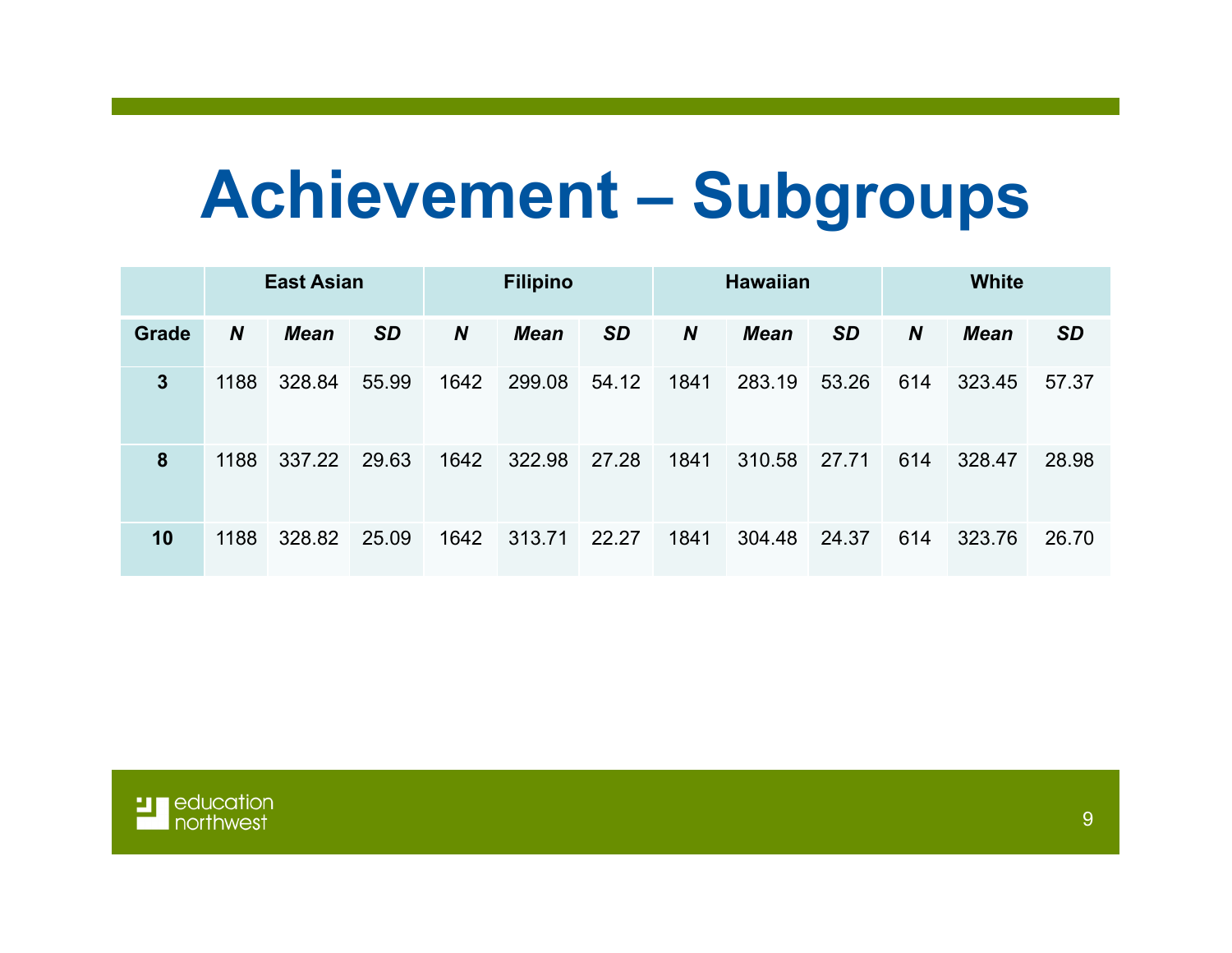### **Achievement Mirrors Differences in Poverty Across Subgroups**



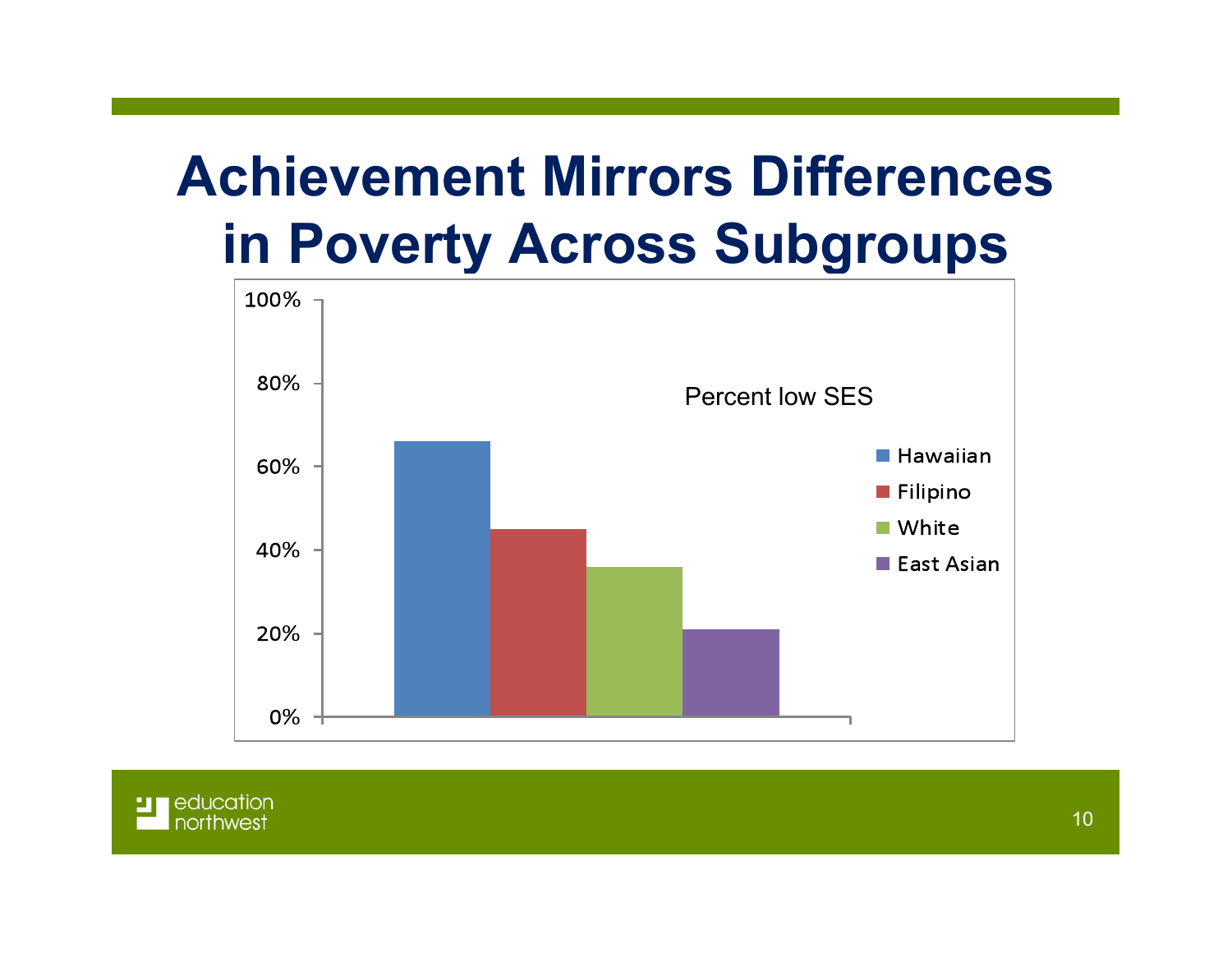| <b>HLM Results</b>                                                                                                         |                            |                            |  |  |  |
|----------------------------------------------------------------------------------------------------------------------------|----------------------------|----------------------------|--|--|--|
| <b>Year/Grade</b>                                                                                                          | 2009(8)                    | 2011 (10)                  |  |  |  |
| <b>Intercept</b>                                                                                                           | 338.89***                  | 328.88***                  |  |  |  |
| <b>HSA 3R</b>                                                                                                              | $0.33***$                  | $0.27***$                  |  |  |  |
| <b>Gender</b>                                                                                                              | $-5.83***$                 | $-1.23*$                   |  |  |  |
| <b>Hawaiian</b>                                                                                                            | $-3.90***$                 | $-6.90***$                 |  |  |  |
| <b>Filipino</b>                                                                                                            | 0.81n.s.                   | $-3.83***$                 |  |  |  |
| <b>East Asian</b>                                                                                                          | 4.93***                    | $2.81**$                   |  |  |  |
| <b>SES</b>                                                                                                                 | $-2.39***$                 | $-2.55***$                 |  |  |  |
| <b>SchSES-3</b>                                                                                                            | $-0.22***$                 | $-0.20***$                 |  |  |  |
| <b>SchSES-8</b>                                                                                                            | $-0.03n.s.$                | $-0.05n.s$                 |  |  |  |
| SchSES-10                                                                                                                  | N.A.                       | 0.07n.s.                   |  |  |  |
| <b>Random Effect</b>                                                                                                       | <b>Variance Components</b> | <b>Variance Components</b> |  |  |  |
| $\mu_{0j}$                                                                                                                 | 13.08***                   | $10.12***$                 |  |  |  |
| $\mu_{0k}$                                                                                                                 | 15.68***                   | 0.06n.s.                   |  |  |  |
| $\mu_{01}$                                                                                                                 | N.A.                       | 11.99**                    |  |  |  |
| <b>Residual</b>                                                                                                            | 436.59***                  | 342.55***                  |  |  |  |
| $R^2$<br>0.52<br>0.50<br>* $p \le 0.05$ , ** $p \le 0.01$ , *** $p \le 0.001$ , n.s. not significant, N.A. not applicable. |                            |                            |  |  |  |
| Numbers in parentheses are standard errors.                                                                                |                            |                            |  |  |  |

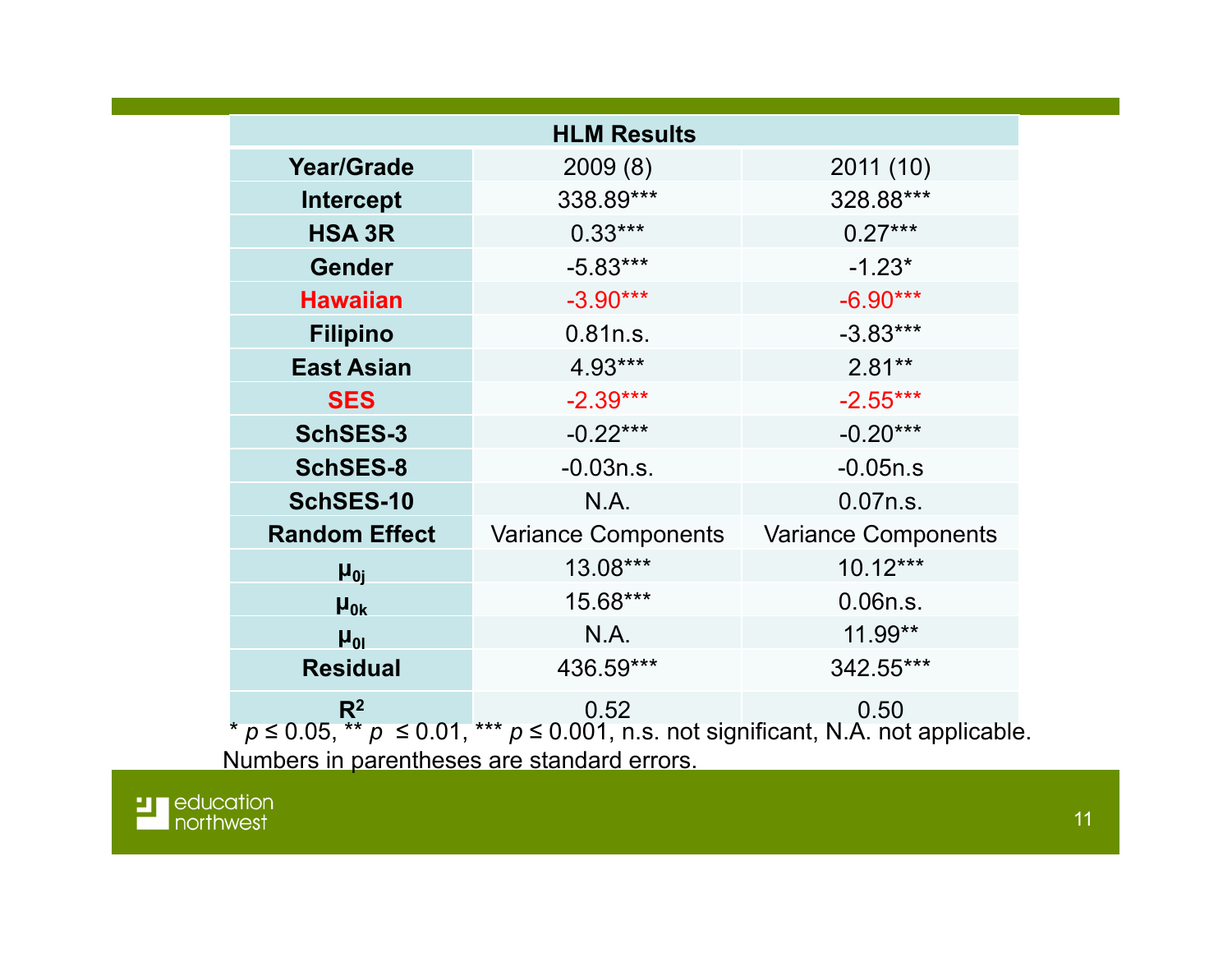#### **Standardized Weights (***Z***)**

| <b>Predictor</b>  | <b>Standardized Coefficients</b> | <b>Percentage</b> |        |  |
|-------------------|----------------------------------|-------------------|--------|--|
|                   | Grade 8                          | Grade 10          | change |  |
| <b>HSA 3R</b>     | 0.01                             | 0.01              | 0%     |  |
| <b>Gender</b>     | $-0.19$                          | $-0.05$           | 74%    |  |
| <b>Hawaiian</b>   | $-0.13$                          | $-0.27$           | 108%   |  |
| <b>Filipino</b>   | n.S.                             | $-0.15$           | N.A.   |  |
| <b>East Asian</b> | 0.16                             | 0.11              | 31%    |  |
| <b>SES</b>        | $-0.08$                          | $-0.10$           | 14%    |  |

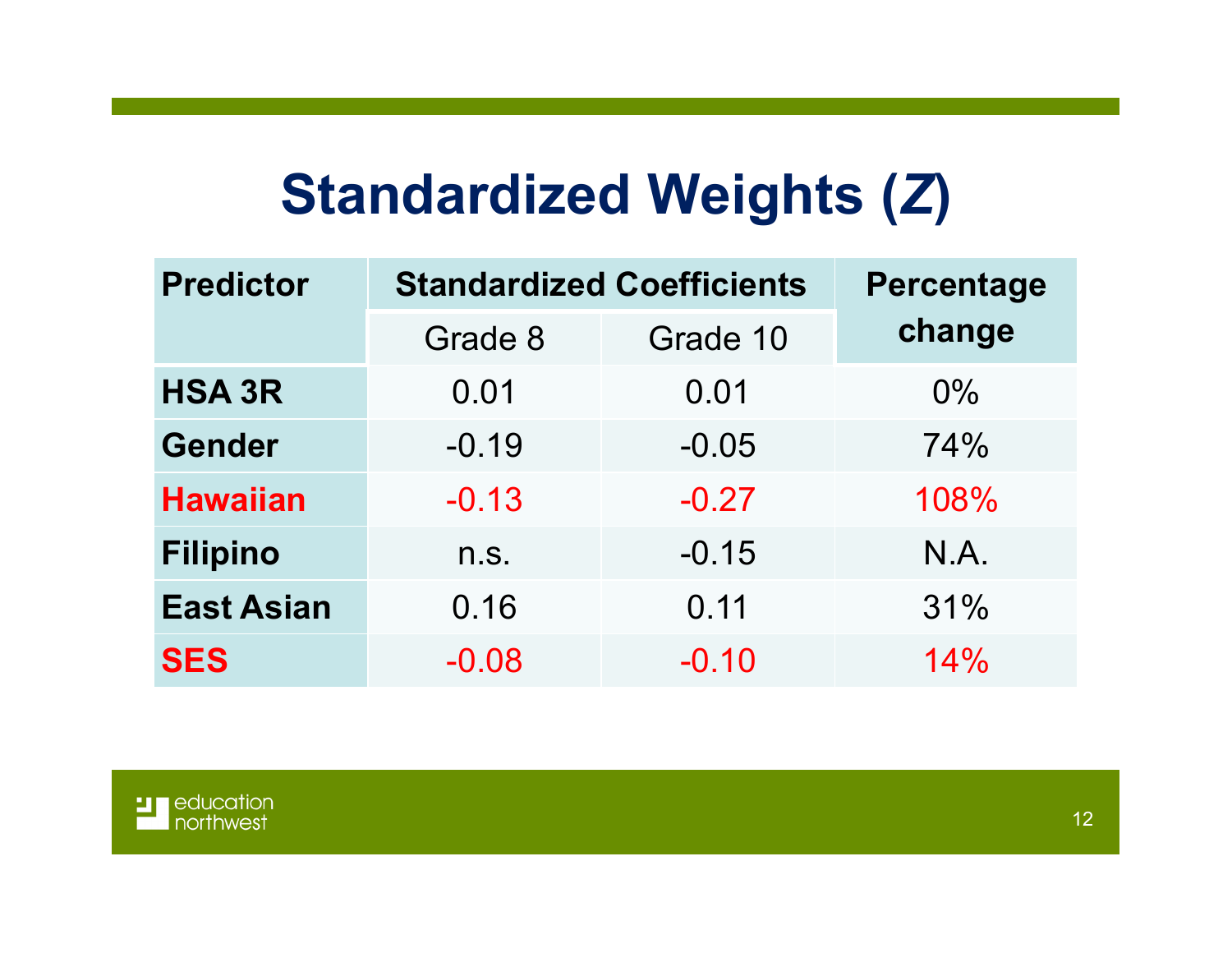### **Key Findings – Middle School**



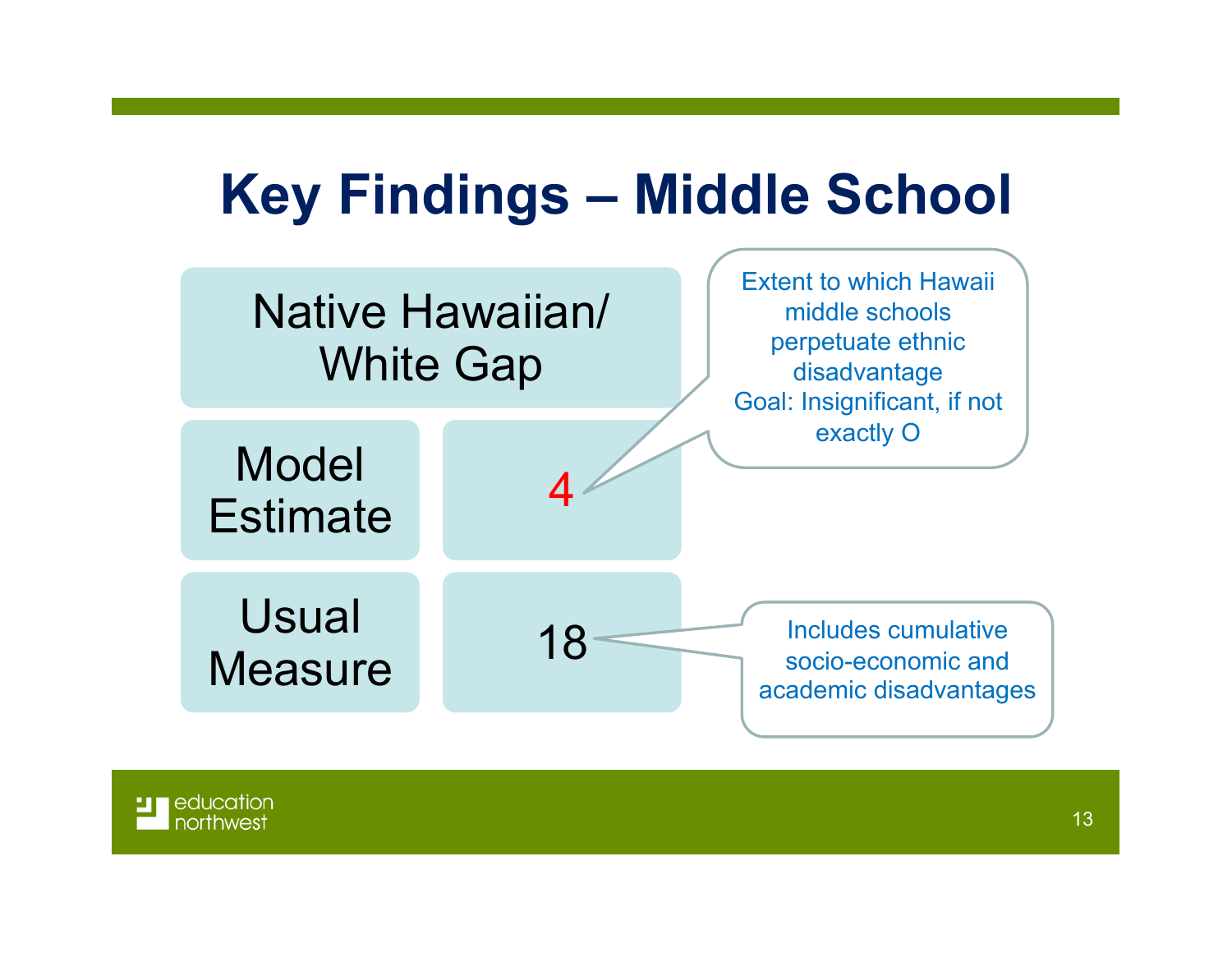#### **Key Findings – High School**



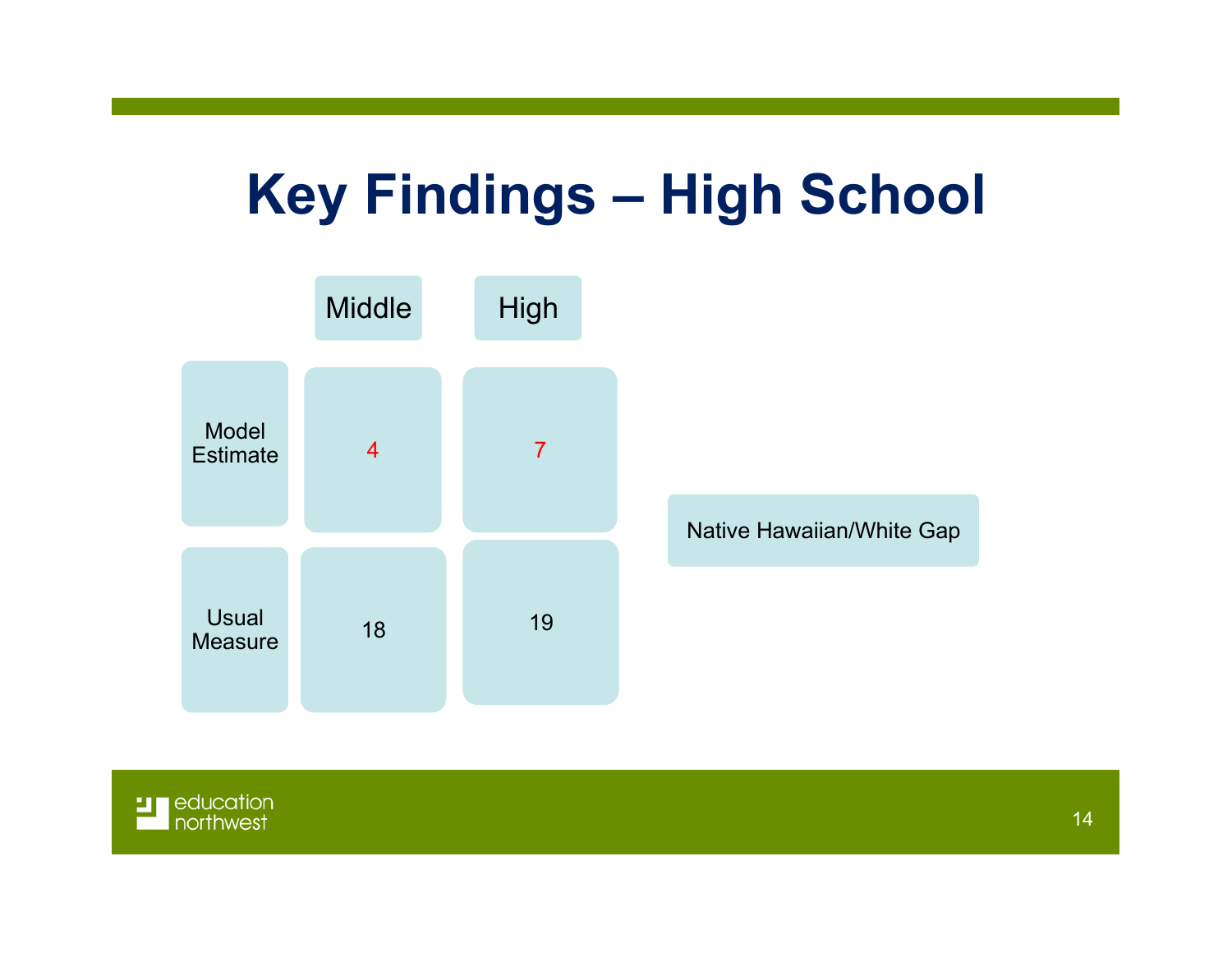### **Conclusion**

1.NCLB reauthorization is unlikely to eliminate the Native Hawaiian historical disadvantage challenge

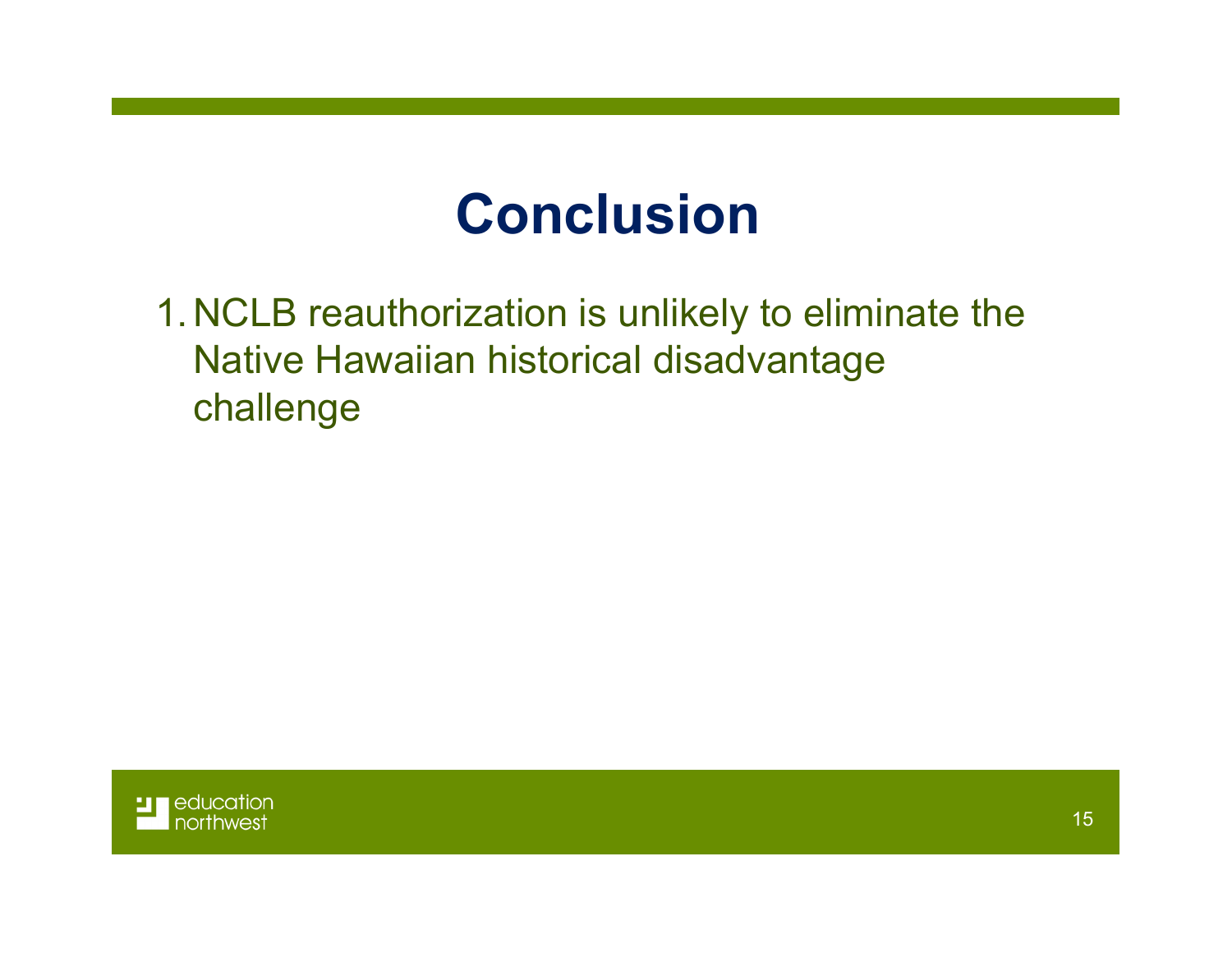### **Conclusion**

- 1.NCLB reauthorization is unlikely eliminate the Native Hawaiian historical disadvantage challenge
- 2.NCLB definition of the achievement gap stimulates discourages education reformers

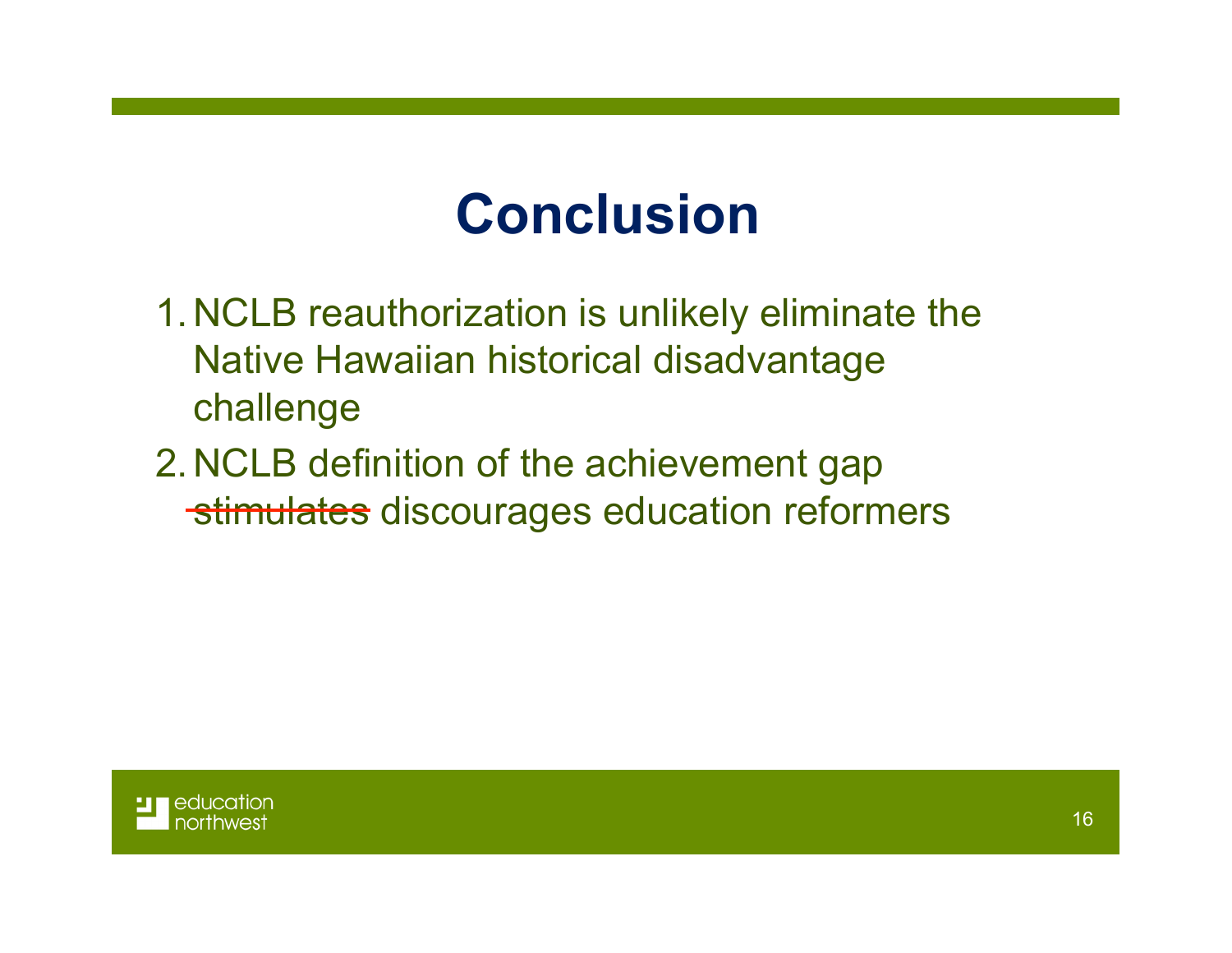## **Conclusion**

- 1.NCLB re-authorization is unlikely eliminate the Native Hawaiian historical disadvantage challenge.
- 2.NCLB definition of the achievement gap stimulates discourages education reformers.
- 3. How do we measure conceptualize and isolate the ethnicity-related disadvantage?

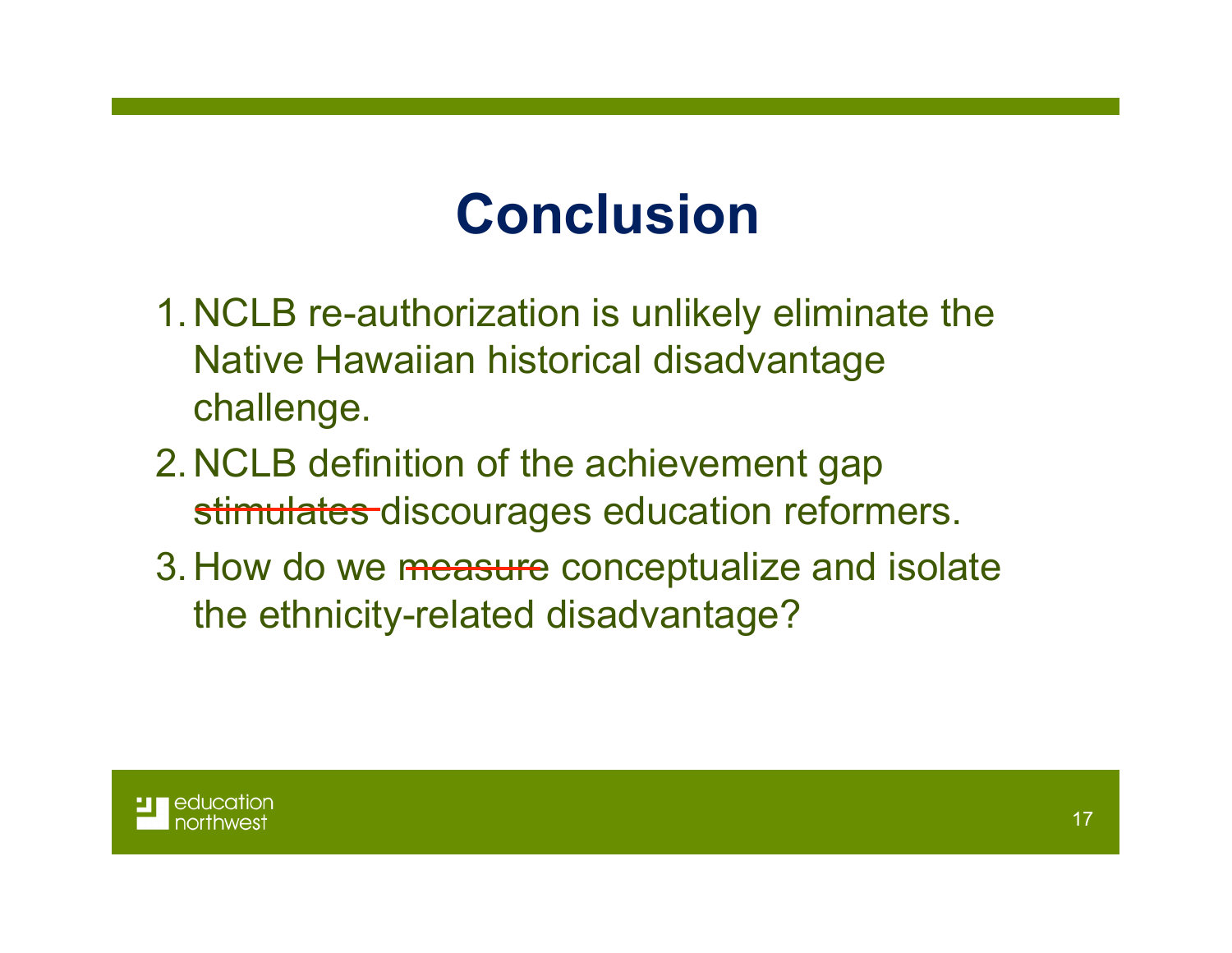## **Conclusion (Continued)**

Quantitative attempt to reconceptualize



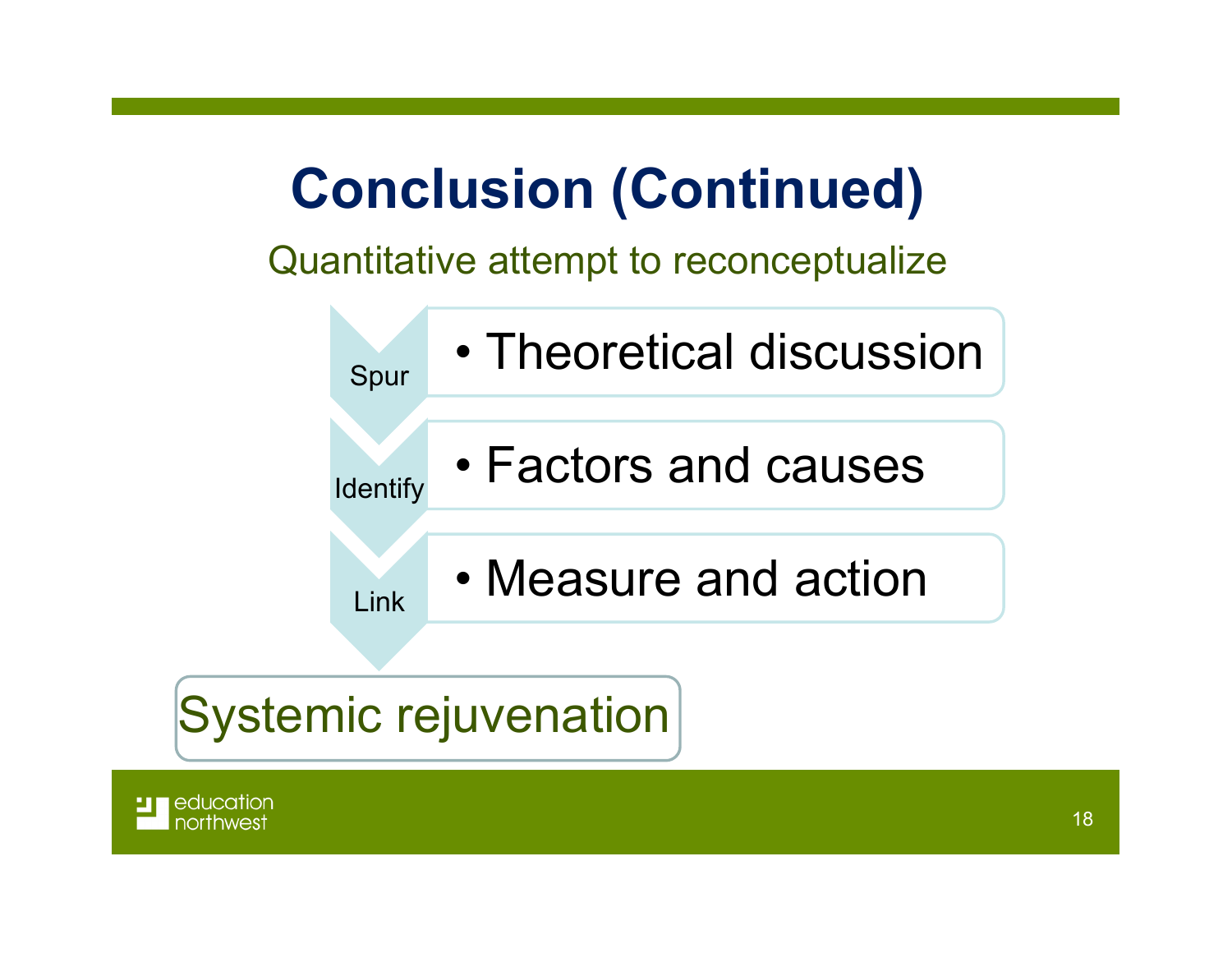#### **Recommendations**

- 1. Measure ethnicity-related disadvantages
	- By subgroup of AAPI
	- By grade level
	- Isolating them from academic readiness

Design specific tailored interventions

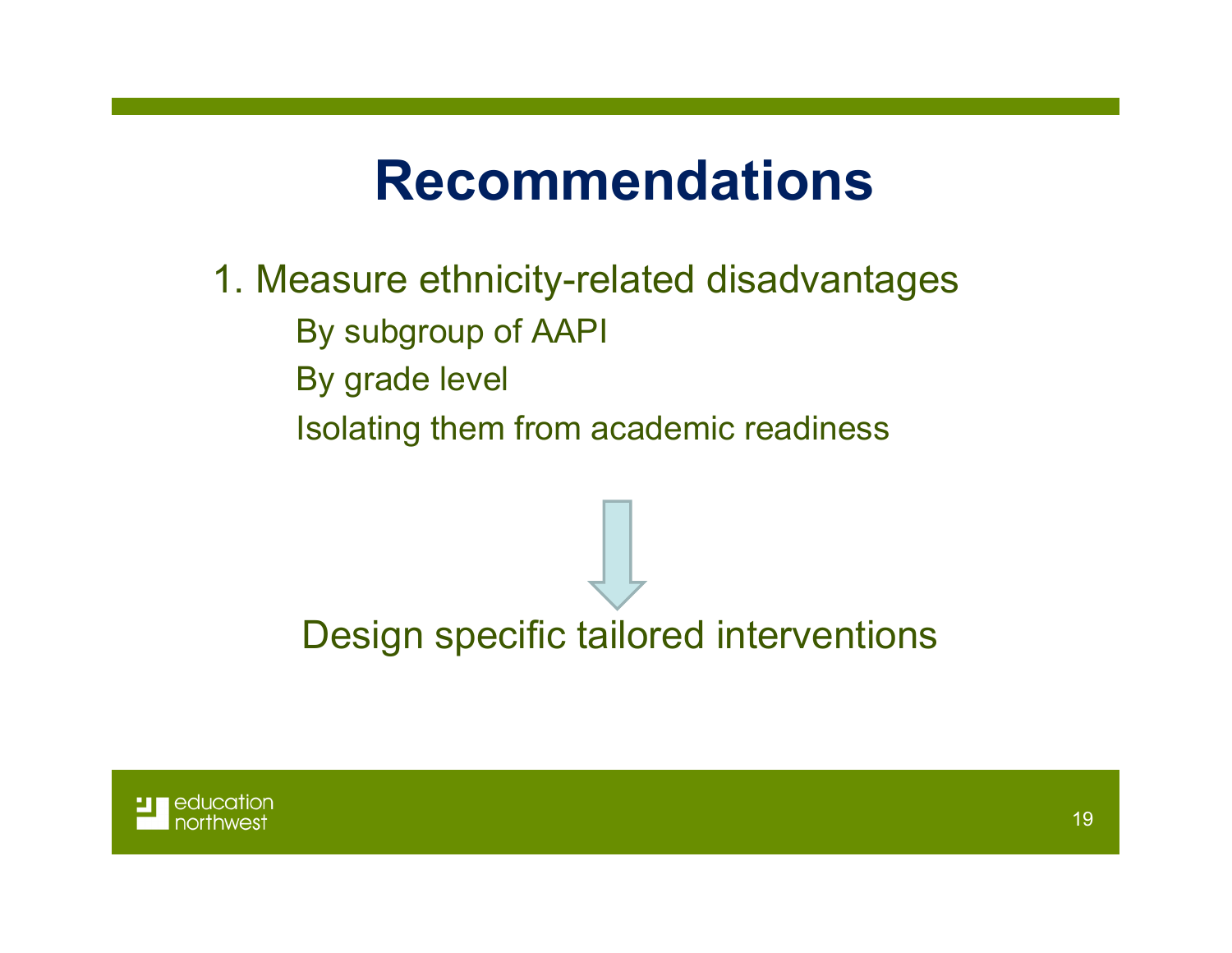#### **Recommendations (Continued)**

2. Publicize the correct, less overwhelming gap and engage administrators, teachers, and staff in closing it within a reasonable number of years